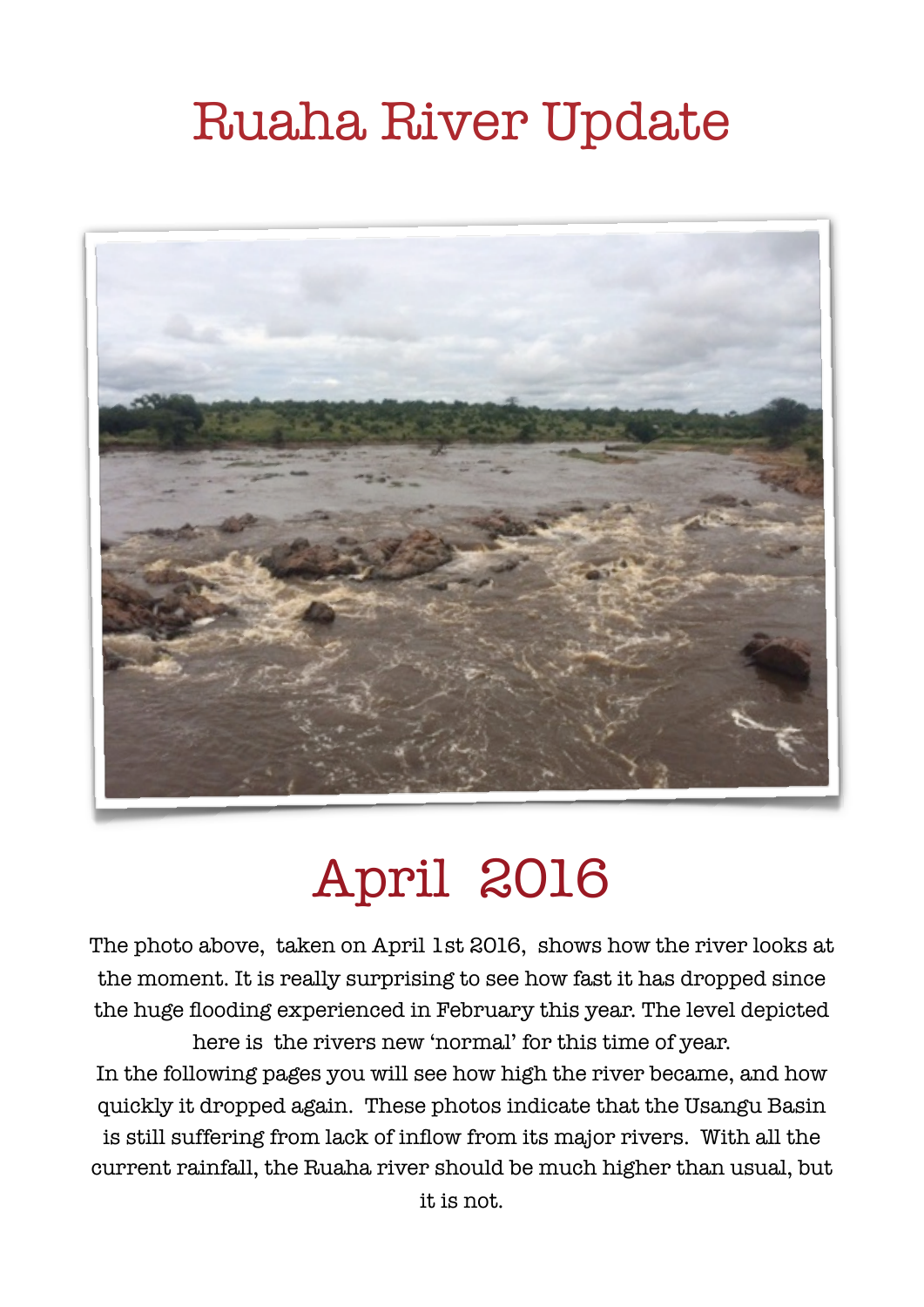### Yearly comparisons



#### **April 1st, 2016 Ibuguziwa**

It is really surprising to see that the river this year is almost the same as it was last year at this time. Considering the huge floods we had in February



**April 25th 2015, Ibuguziwa**  The fact that the river level is so similar, probably means that there has been no improvement on the situation up stream.



#### **March 7th 2016, Ibuguziwa**

The brown colour of the water indicates that comes from flooding rivers not from Usangu wetland. The water was high at about 3 meters below the bridge



**March 18th 2015, Ibuguziwa** The same time last year the water is black, indicating it is from the Usangu wetland. You can see how much higher the river level was this March due to flood waters from local sand rivers and run-off.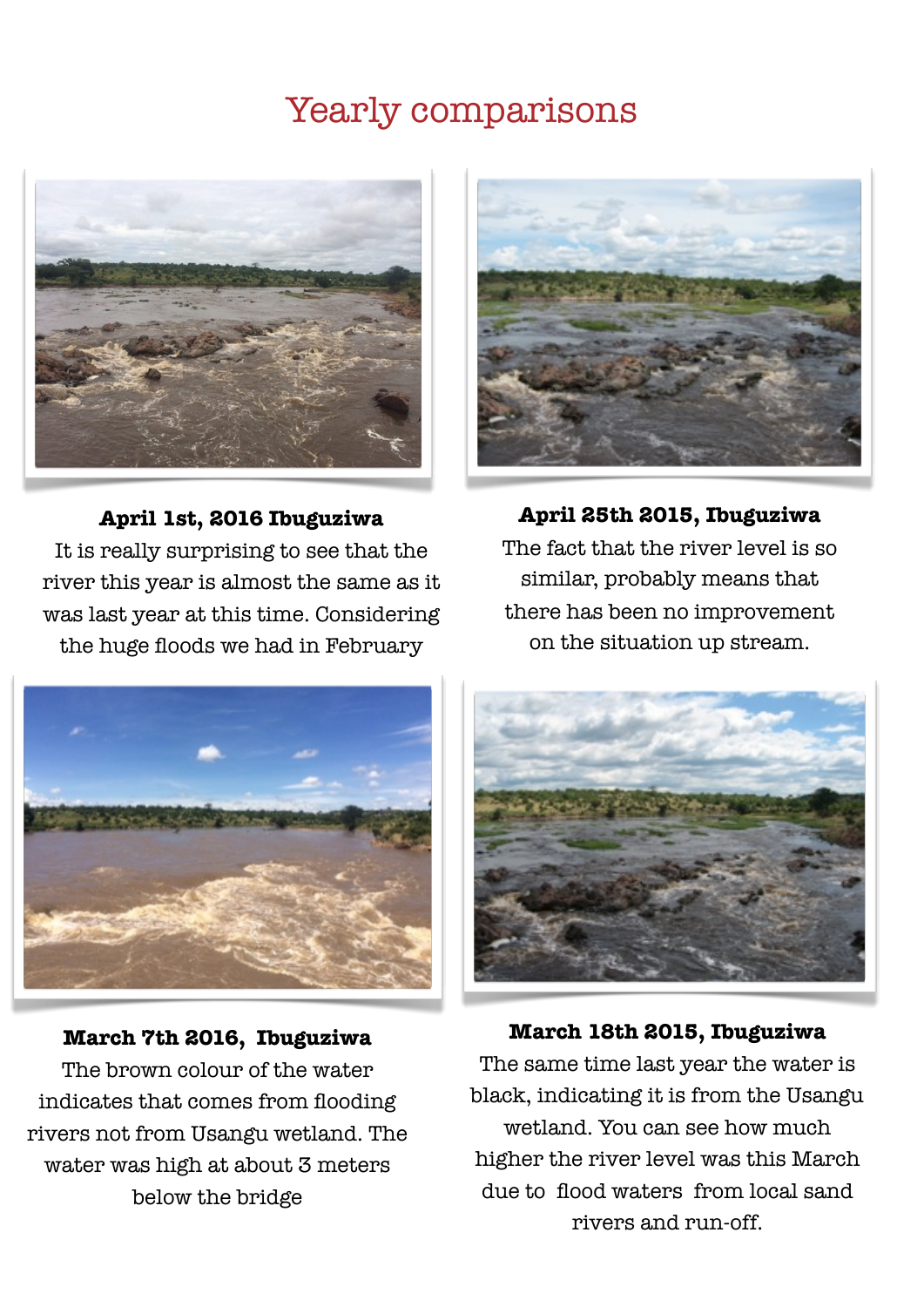## Monthly comparisons 2015





**July14 2015, Ibuguziwa** The flow in July was more or less in keeping with the rivers recent 'normal' trend.

**August 20 2015, Ibuguziwa** It was still flowing mid August, and it continued to flow until it became a trickle mid October.



**October 14 2015, Ibuguziwa** The river slowly dried up at this spot towards the end of October, it had stopped flowing completely by the 30th.



#### **November 20 2015, Ibuguziwa**

By November the river had turned into stagnant pools, soon the pelicans and storks came in droves, to eat the dying fish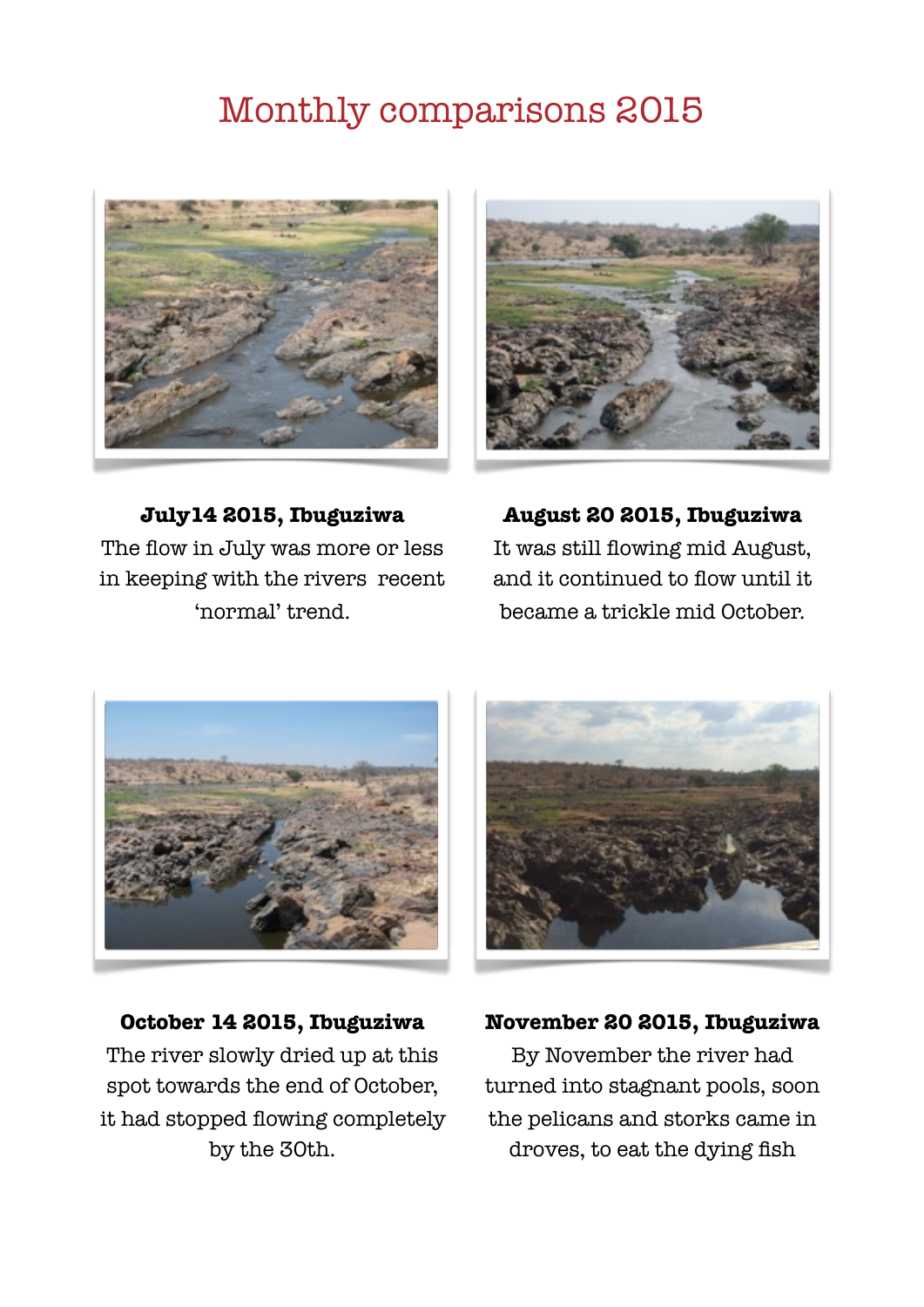## March and April 2016



1.The photo above, shows the river on March 7th 2016. 2.The photo below, shows the river from the same spot (Ibuguziwa) 3 weeks later, on April 1st 2016



 The interesting thing is, that the level of the river in the first photo, was the 'normal' high, wet season level, for the river until the year 2000. But now, we regard it as an usually high 'flooding level.